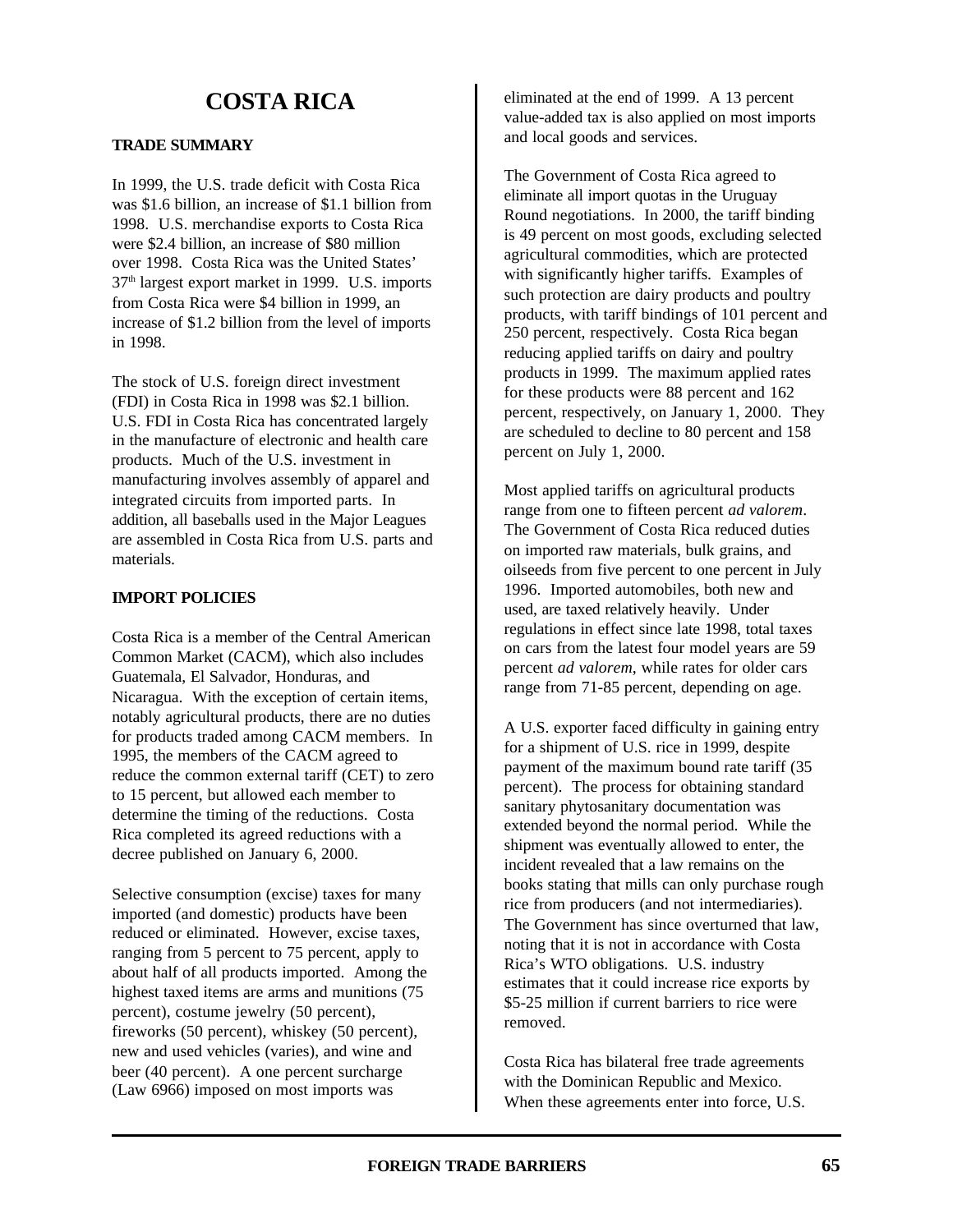deciduous fruit could be placed at a disadvantage. This will particularly affect fruits that can be shipped out of the U.S. growing season.

#### **Non-tariff Measures**

The Costa Rican legislative assembly approved legislation implementing the Uruguay Round Agreements in December 1994. The law, published on December 27, 1994, eliminates quantitative restrictions, and requirements for import licenses and permits, for goods such as pork and related by-products, poultry, seeds, rice, wheat, corn (white and yellow), beans, sugar, sugar cane and related products, dairy products, and coffee. The import permits in many cases have been replaced by tariffs as a result of the Uruguay Round negotiations.

Costa Rican customs procedures have long been complex and bureaucratic. However, the 1995 passage of a new general customs law formalized reforms aimed at streamlining customs procedures. Much of the necessary processing is now accomplished electronically at "one-stop" import and export windows which have significantly reduced the time required for customs processing.

## **STANDARDS, TESTING, LABELING AND CERTIFICATION**

Costa Rican law requires exclusive use of the metric system, but in practice Costa Rican officials do not challenge U.S. and European commercial and product standards. However, a system of standards is not uniformly implemented in Costa Rica due to a lack of adequate laboratory equipment and funds.

# **GOVERNMENT PROCUREMENT**

Costa Rica's government procurement system is based on the 1995 reforms to the Costa Rican Financial Administration Law (Law No.7494), which came into effect in May 1996. Government entities or ministries with a regular annual budget of more than \$200 million are permitted to issue public tenders subject to

publication in the official newspaper (La Gaceta) for purchases over \$2.3 million. Entities may make purchases between \$130,000 and \$2.3 million through tenders circulated on a registered suppliers list. Purchases under \$130,000 may be made from a list of preselected bidders. Costa Rica is not a signatory of the WTO Agreement on Government Procurement.

# **EXPORT SUBSIDIES**

Incentives for non-traditional exports, including the tax credit certificates (CATs) and tax holidays, were phased out in 1999. Tax holidays are still available for investors in free trade zones, unless tax credits are available in an investor's home country for taxes paid in Costa Rica.

## **INTELLECTUAL PROPERTY RIGHTS PROTECTION**

Costa Rica is a signatory of all major international agreements and conventions on trademarks, copyrights, and patent protection. Costa Rica became a member of the World Intellectual Property Organization (WIPO) in 1980. Costa Rica's National Assembly approved seven new laws at the end of 1999 for the purposes of bringing the country's legal framework into compliance with the World Trade Organization's TRIPS Agreement. The Assembly will address additional legislation in early 2000. A report prepared by the International Intellectual Property Alliance (IIPA) estimates that copyright infringements in Costa Rica cost U.S. firms \$6 million in 1998.

## **Copyrights**

Costa Rican copyright law is generally adequate, but not uniformly enforced. The copyright regime was revised in 1994 to provide specific protection for computer software. The National Assembly ratified the WIPO Copyright Treaty and the Performances and Phonograms Treaty at the end of 1999. Piracy of satellite transmissions by the domestic cable television industry has been curtailed, but some apartment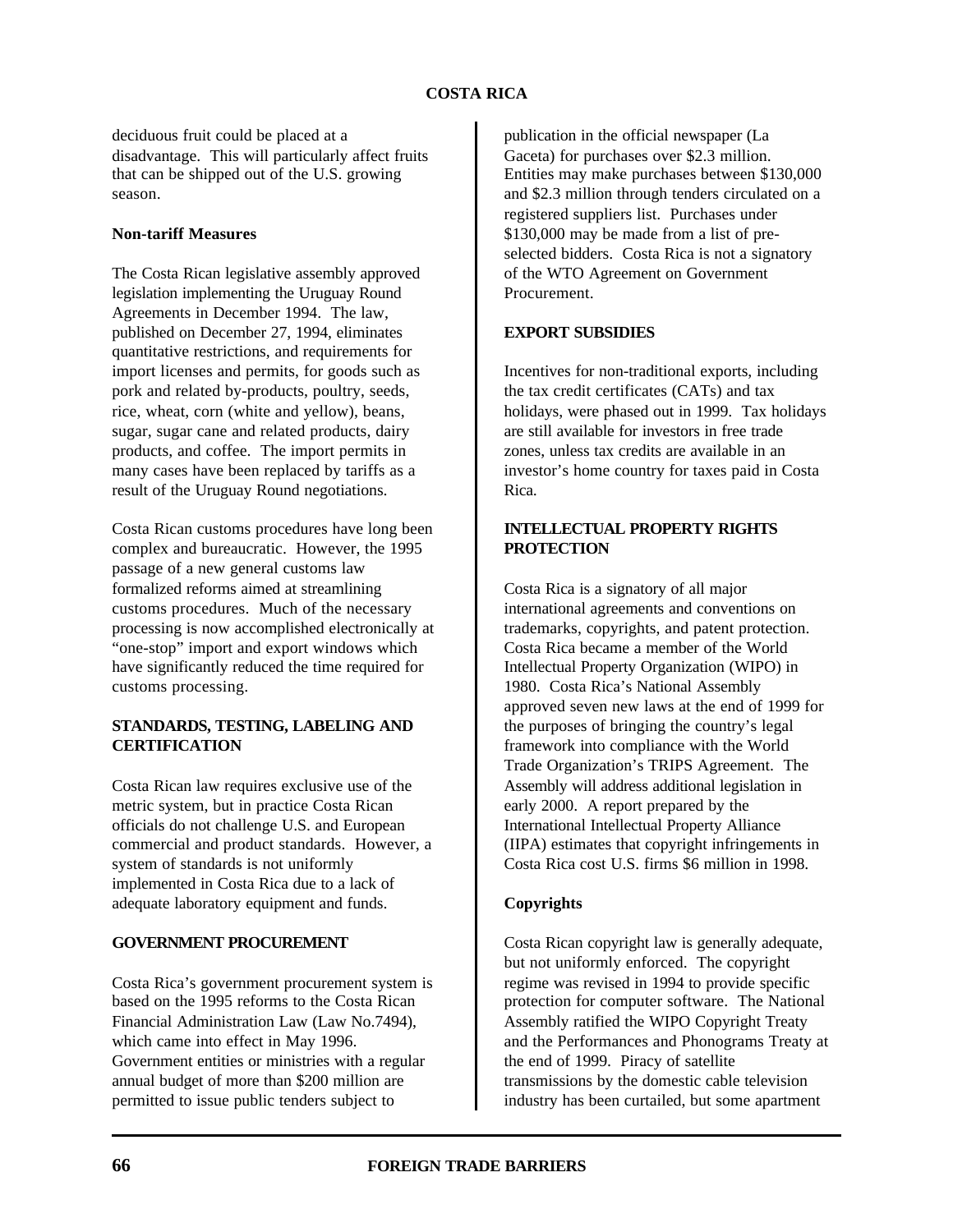## **COSTA RICA**

buildings and hotels, particularly in areas not served by major cable service providers, continue to engage in satellite signal piracy. Piracy of video recording and computer software is also widespread, although some progress has been made in reducing such practices. Video piracy has also been reduced over the last few years.

## **Patents**

The Legislative Assembly ratified the Paris Convention for the Protection of Industrial Property in 1995. However, Costa Rican patent law remained deficient in several key areas. Patents were available for a non-extendable 12 year term from the date of grant. In the case of products deemed to be in the "public interest," such as pharmaceuticals, agricultural chemicals, fertilizers, and food and beverage products, the term of protection was only one year from the date of grant. Reforms to the new patent law, passed at the end of 1999, are intended to bring Costa Rica in line with its obligations in the WTO. The law, as reformed, extends full twenty-year patent protection terms for all inventions, including those "in the public interest." Costa Rica was bound to implement its TRIPS obligations by January 1, 2000.

#### **Trademarks**

Counterfeiting of well-known trademarks is widespread. Legal recourse against these practices in Costa Rica is available, but may require protracted and costly litigation. Costa Rica signed the Central American Convention for the Protection of Trademarks in 1994. A protocol amending the Convention to bring it into compliance with the TRIPS Agreement was ratified in late 1999.

#### **SERVICES BARRIERS**

State monopolies cover: insurance; telecommunications; large electrical generation plants; energy distribution; petroleum exploration, refining, distribution and marketing to the retail level; and railroad transportation. In addition, there are restrictions on the

participation of foreign companies in some private sector activities, such as customs handling, medical services, and other professions requiring Costa Rican registration and long-term residency. Wholesalers must have resided in Costa Rica for 10 years and have conducted business there for three years.

In 1999, Costa Rica ratified the 1997 WTO Financial Services Agreement, formally known as the Fifth Protocol to the General Agreement on Trade in Services, and its commitments under this agreement have entered into force. Under this agreement, Costa Rica committed to allow foreign financial service providers to establish 100 percent owned bank subsidiaries in Costa Rica to provide lending and deposit taking services, leasing services, credit card services, and financial information services. Costa Rica made no commitments in the WTO for the provision of securities trading or underwriting services.

Financial reform legislation enacted in 1995 eliminated state-owned banks' monopoly on checking accounts and savings deposits of less than 30 days and allowed private commercial banks to access the Central Bank's discount window beginning in September 1996. To qualify for the benefits of the law, however, private commercial banks are required to lend between 10-17percent of their short-term assets to state-owned commercial banks and/or to open branches in rural areas of the country. This requirement is being challenged in Costa Rican courts.

Foreign individuals wishing to participate in some sectors may be discouraged by regulations governing the practice of a profession. For example, medical practitioners, lawyers, certified public accountants, engineers, architects, teachers, and other professionals must be members of an officially recognized guild (colegio) which sets residency, examination, and apprenticeship requirements.

The Costa Rican constitution grants a monopoly over the insurance sector to the National Insurance Institute (INS). The INS also